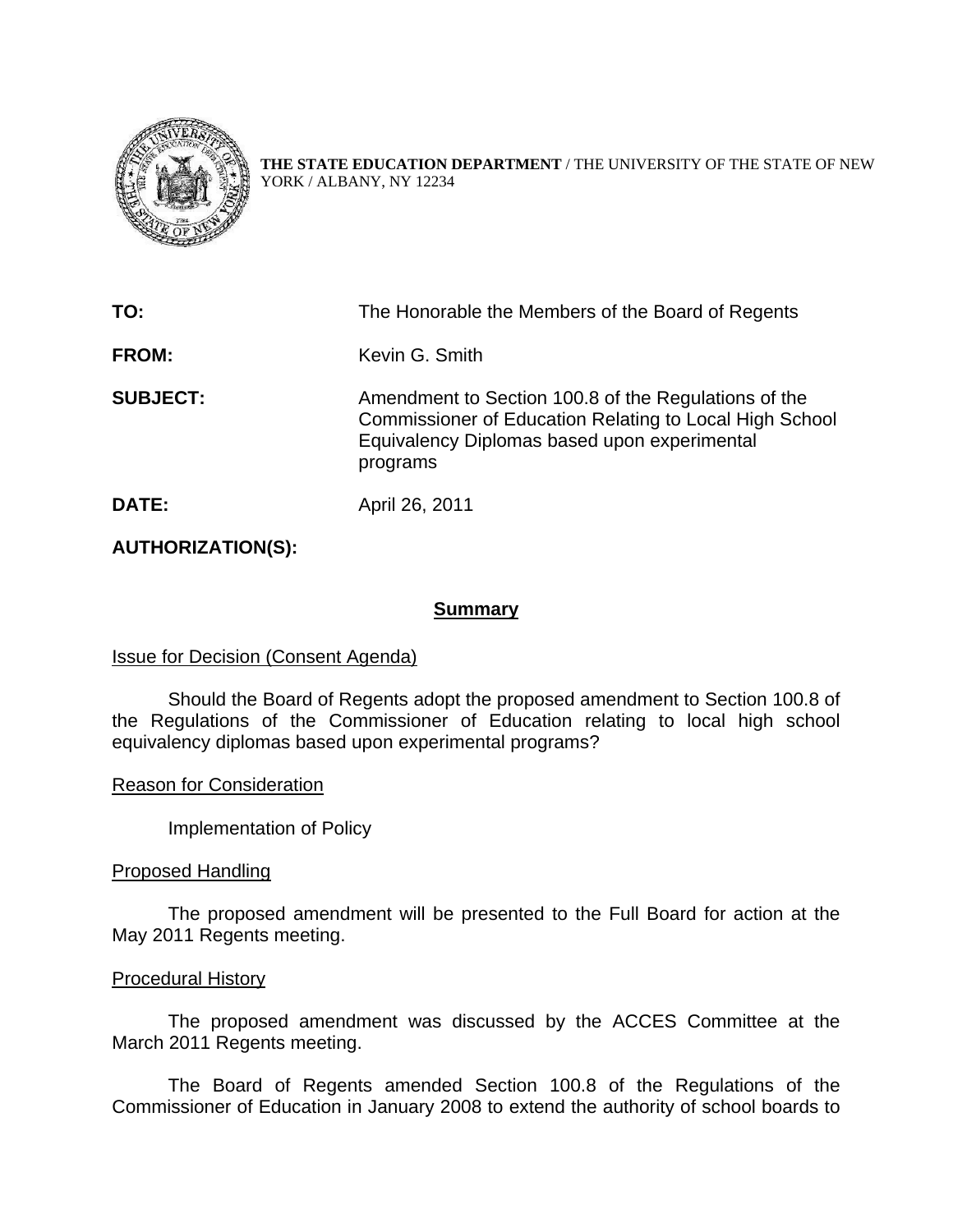issue local high school equivalency diplomas based upon experimental programs from January 31, 2008 to June 30, 2011.

### Background Information

Section 100.8 of the Regulations of the Commissioner of Education allows school districts to award local high school equivalency diplomas based upon experimental programs approved by the Commissioner. These diplomas differ from local high school diplomas which the Board of Regents has acted to phase out under Section 100.5 of the Commissioner's Regulations.

The proposed amendment would extend, through June 30, 2012, the existing regulation that allows boards of education to award a local high school equivalency diploma based upon experimental programs. The extension will allow the continuance in New York State of the National External Diploma Program (NEDP), which is a complete assessment program that allows adults over age 21 to demonstrate and document the outcomes and transferable skills for which a high school diploma is awarded. The NEDP is a competency based, applied performance assessment system which capitalizes on an adult's life experiences and uses a practical application of learning for assessment through such methods as simulations, authentic demonstration, research projects, hands-on interviews and oral interviews. An NEDP candidate must demonstrate a job skill and the competencies that align with the skills needed to function effectively in the workplace. All competencies require a 100 percent mastery.

This one year extension is recommended to ensure that all current NEDP students in the approximately 20 program sites across the state are provided with an opportunity to complete their programs and earn a local high school equivalency diploma.

Over the next 12 months, depending on policy and direction from the Regents College and Career Readiness Working Group (CCRWG), staff will be developing proposed amendments to Section 100.7(a)(2) of the Regulations of the Commissioner of Education that will provide for the opportunity for adult students to earn a New York State High School Equivalency Diploma upon satisfactory completion of an External Diploma Program as approved by the Commissioner Education. These Equivalency Diplomas will be issued by the Department, as opposed to the local high school equivalency diploma which is issued by local school boards. This will create an additional option and pathway for adult students while phasing out the need and authority for school boards to issue the local high school equivalency diploma.

The proposed amendment is being presented for adoption as an emergency action. A Statement of the Facts and Circumstances Which Necessitate Emergency Action is attached.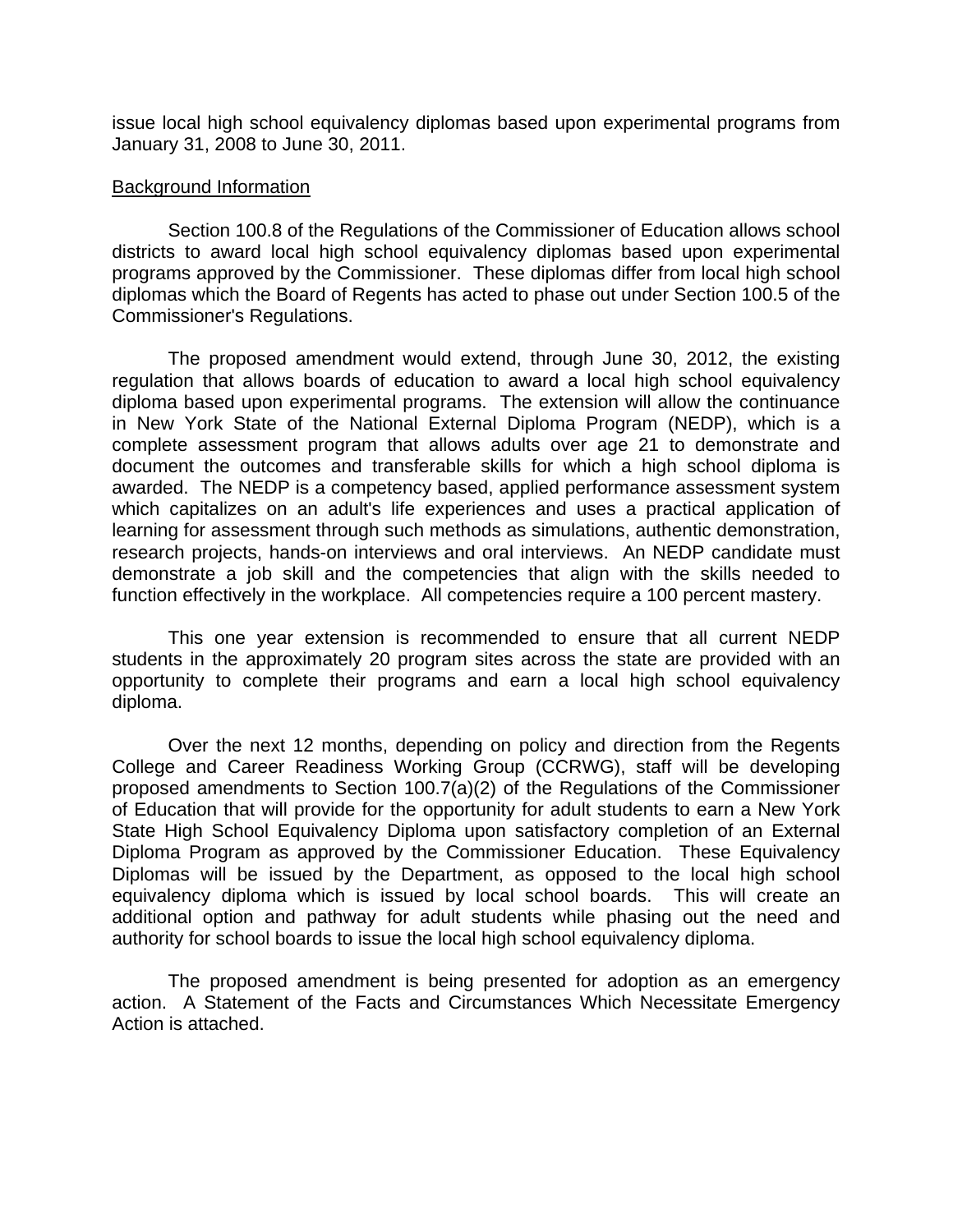A Notice of Proposed Rule Making was published in the State Register on April 6, 2011. Supporting materials are available on request from the Secretary to the Board of Regents.

#### Recommendation

It is recommended that the Board of Regents take the following action:

VOTED: That section 100.8 of the Regulations of the Commissioner of Education be amended, as submitted, effective May 24, 2011, as an emergency action upon a finding of the Board of Regents that such action is necessary for the preservation of the general welfare in order to prevent a lapse in the existing provision allowing boards of education to award a local high school equivalency diploma based upon experimental programs approved by the Commissioner of Education, by extending such provision through June 30, 2012, and thereby ensure that students currently enrolled in the National External Diploma Program (NEDP) can complete their programs without disruption.

#### Timetable for Implementation

If adopted as an emergency rule at the May Regents meeting, the proposed amendment will take effect on May 24, 2011. It is anticipated that the proposed amendment will be presented for adoption as a permanent rule at the June Regents meeting, with an effective date of July 15, 2011.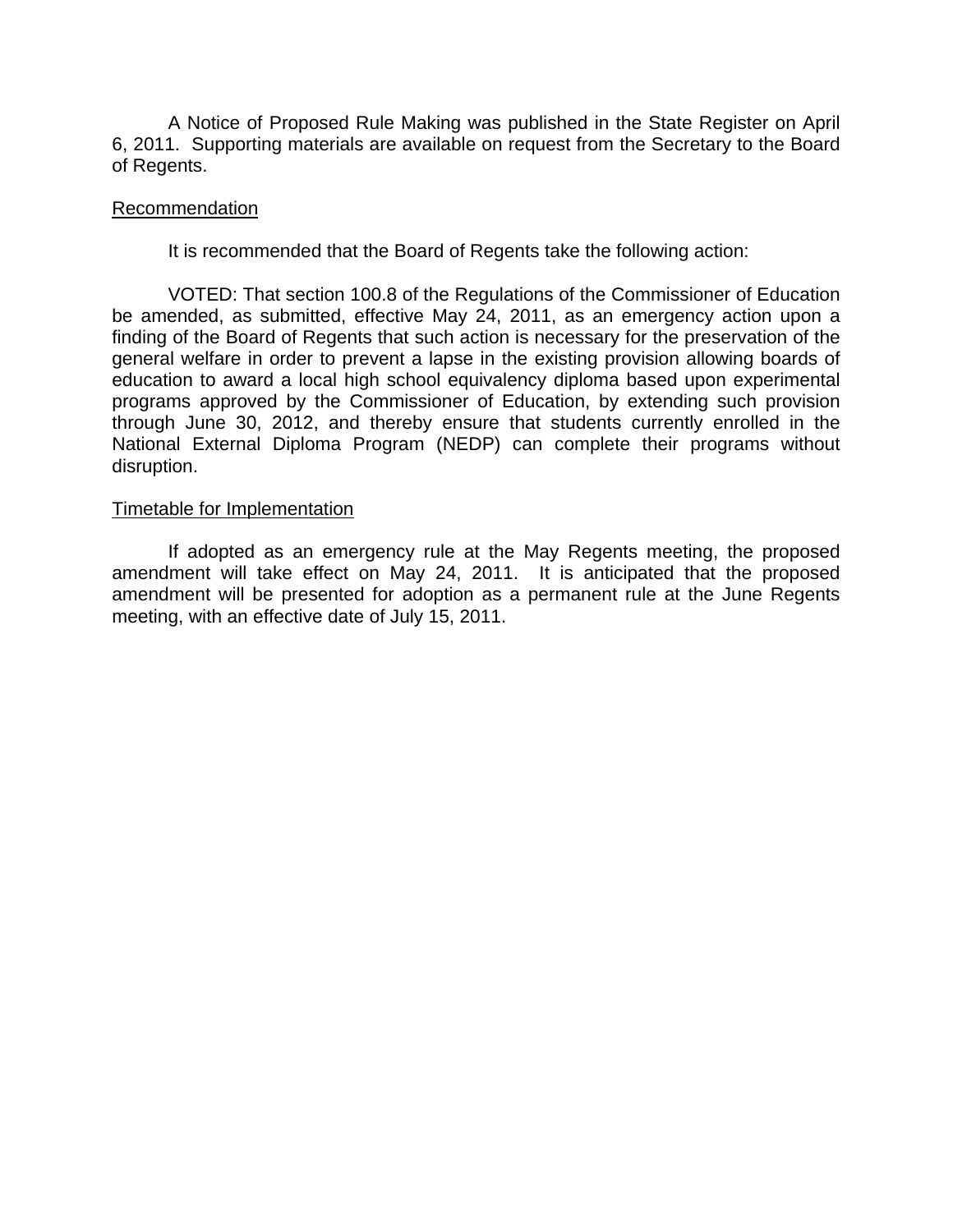PROPOSED AMENDMENT TO SECTION 100.8 OF THE REGULATIONS OF THE COMMISSIONER OF EDUCATION PURUANT TO SECTIONS 101, 207, 208, 209, 305, 309 AND 3204 OF THE EDUCATION LAW, RELATING TO THE LOCAL HIGH SCHOOL EQUIVALENCY DIPLOMA BASED UPON EXPERIMENTAL PROGRAMS. STATEMENT OF FACTS AND CIRCUMSTANCES WHICH NECESSITATE EMERGENCY ACTION

The proposed amendment is necessary to implement Regents policy to extend for one year the provision in section 100.8 of the Commissioner's Regulations that allows boards of education and BOCES to award local high school equivalency diplomas based upon experimental programs approved by the Commissioner.

The extension will allow the continuance in New York State of the National External Diploma Program (NEDP), which is a complete assessment program that allows adults over age 21 to demonstrate and document the lasting outcomes and transferable skills for which a high school diploma is awarded. The NEDP is a competency based, applied performance assessment system which capitalizes on an adult's life experiences and uses a practical application of learning for assessment through such methods as simulations, authentic demonstration, research projects, hands-on interviews and oral interviews. An NEDP candidate must demonstrate a job skill and the competencies that align with the skills needed to function effectively in the workplace. All competencies require a 100 percent mastery.

 The one year extension will ensure that all current NEDP students in the approximately 20 program sites across the State are provided with an opportunity to complete their programs and earn a local high school equivalency diploma.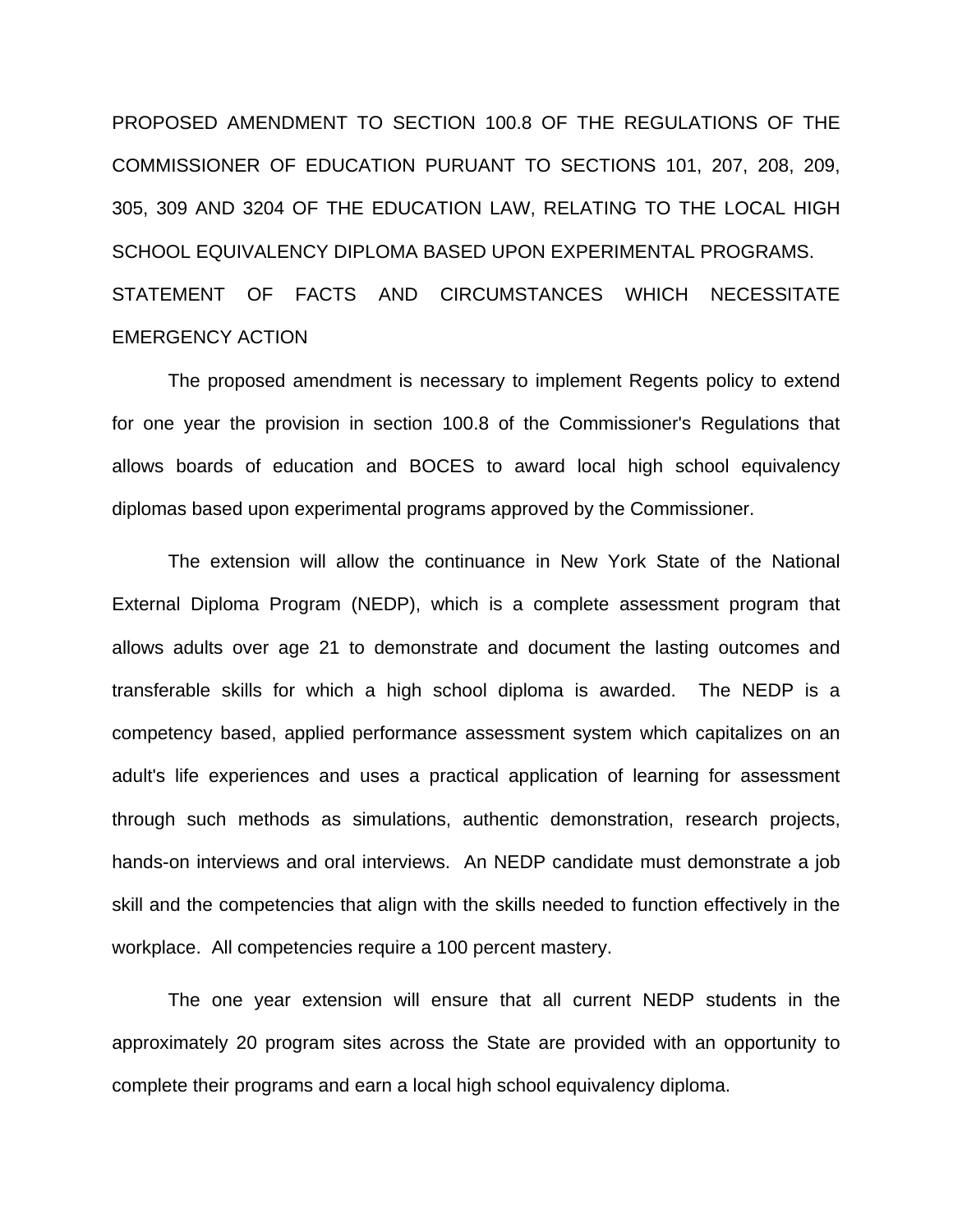Because the Board of Regents meets at monthly intervals, the earliest the proposed amendment could be adopted by regular action, after publication of a Notice of Proposed Rule Making and expiration of the 45-day public comment period prescribed in State Administrative Procedure Act (SAPA) section 202, would be the June 20-21, 2011 Regents meeting, and the pursuant to SAPA section 202, the earliest the amendment could take effect if adopted at the June Regents meeting is after publication of a Notice of Adoption in the State Register on July 15, 2011. However, the current provision in section 100.8 allowing boards of education and BOCES to award local high school equivalency diplomas based upon experimental programs will expire on June 30, 2011. Emergency action is necessary for the preservation of the general welfare in order to prevent a lapse in this provision and ensure that NEDP students can complete their programs without disruption.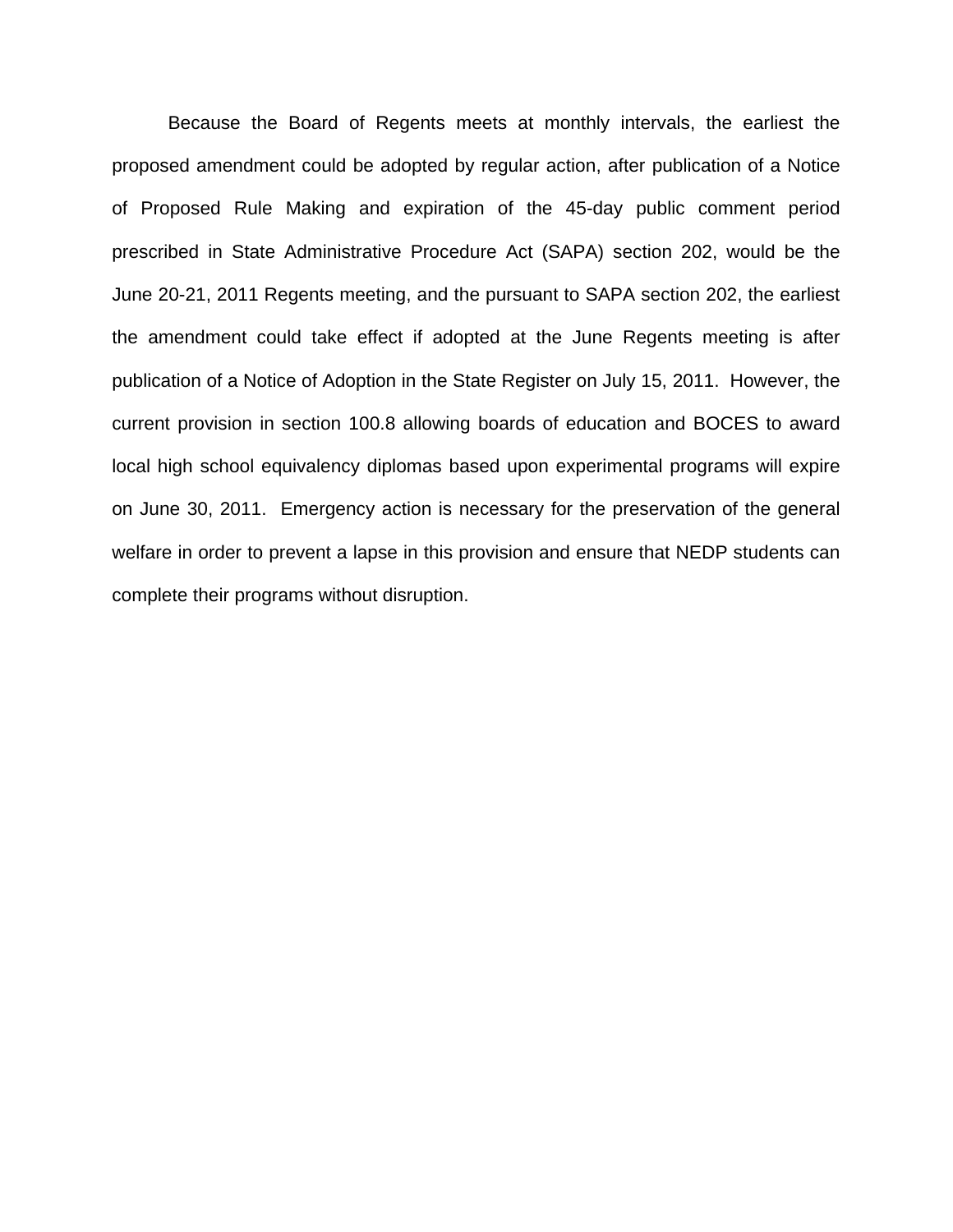PROPOSED AMENDMENT TO SECTION 100.8 OF THE REGULATIONS OF THE COMMISSIONER OF EDUCATION PURUANT TO SECTIONS 101, 207, 208, 209, 305, 309 AND 3204 OF THE EDUCATION LAW, RELATING TO THE LOCAL HIGH SCHOOL EQUIVALENCY DIPLOMA BASED UPON EXPERIMENTAL PROGRAMS. STATEMENT OF FACTS AND CIRCUMSTANCES WHICH NECESSITATE EMERGENCY ACTION

The proposed amendment is necessary to implement Regents policy to extend for one year the provision in section 100.8 of the Commissioner's Regulations that allows boards of education and BOCES to award local high school equivalency diplomas based upon experimental programs approved by the Commissioner.

The extension will allow the continuance in New York State of the National External Diploma Program (NEDP), which is a complete assessment program that allows adults over age 21 to demonstrate and document the lasting outcomes and transferable skills for which a high school diploma is awarded. The NEDP is a competency based, applied performance assessment system which capitalizes on an adult's life experiences and uses a practical application of learning for assessment through such methods as simulations, authentic demonstration, research projects, handson interviews and oral interviews. An NEDP candidate must demonstrate a job skill and the competencies that align with the skills needed to function effectively in the workplace. All competencies require a 100 percent mastery.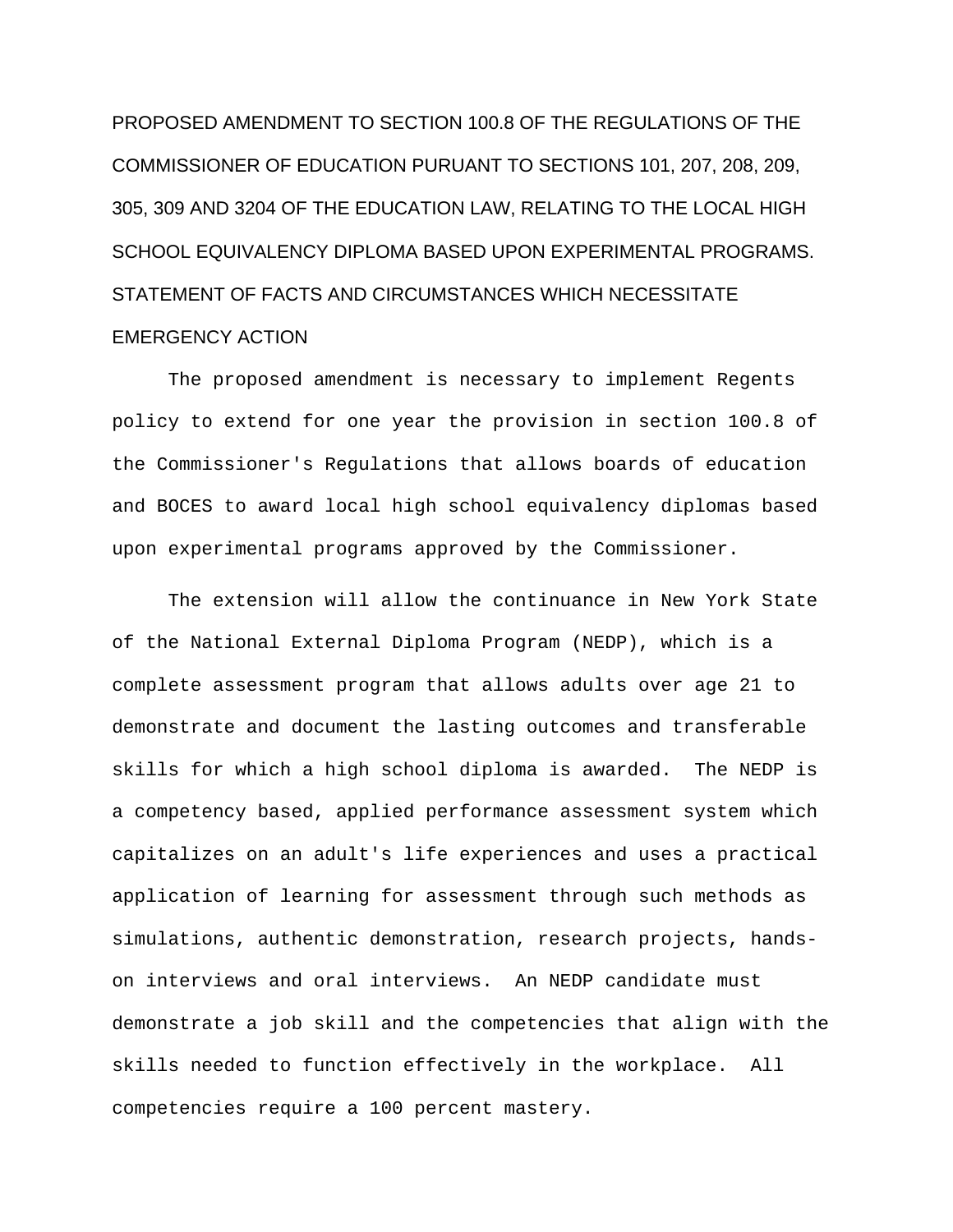The one year extension will ensure that all current NEDP students in the approximately 20 program sites across the State are provided with an opportunity to complete their programs and earn a local high school equivalency diploma.

 Because the Board of Regents meets at monthly intervals, the earliest the proposed amendment could be adopted by regular action, after publication of a Notice of Proposed Rule Making and expiration of the 45-day public comment period prescribed in State Administrative Procedure Act (SAPA) section 202, would be the June 20-21, 2011 Regents meeting, and the pursuant to SAPA section 202, the earliest the amendment could take effect if adopted at the June Regents meeting is after publication of a Notice of Adoption in the State Register on July 15, 2011. However, the current provision in section 100.8 allowing boards of education and BOCES to award local high school equivalency diplomas based upon experimental programs will expire on June 30, 2011. Emergency action is necessary for the preservation of the general welfare in order to prevent a lapse in this provision and ensure that NEDP students can complete their programs without disruption.